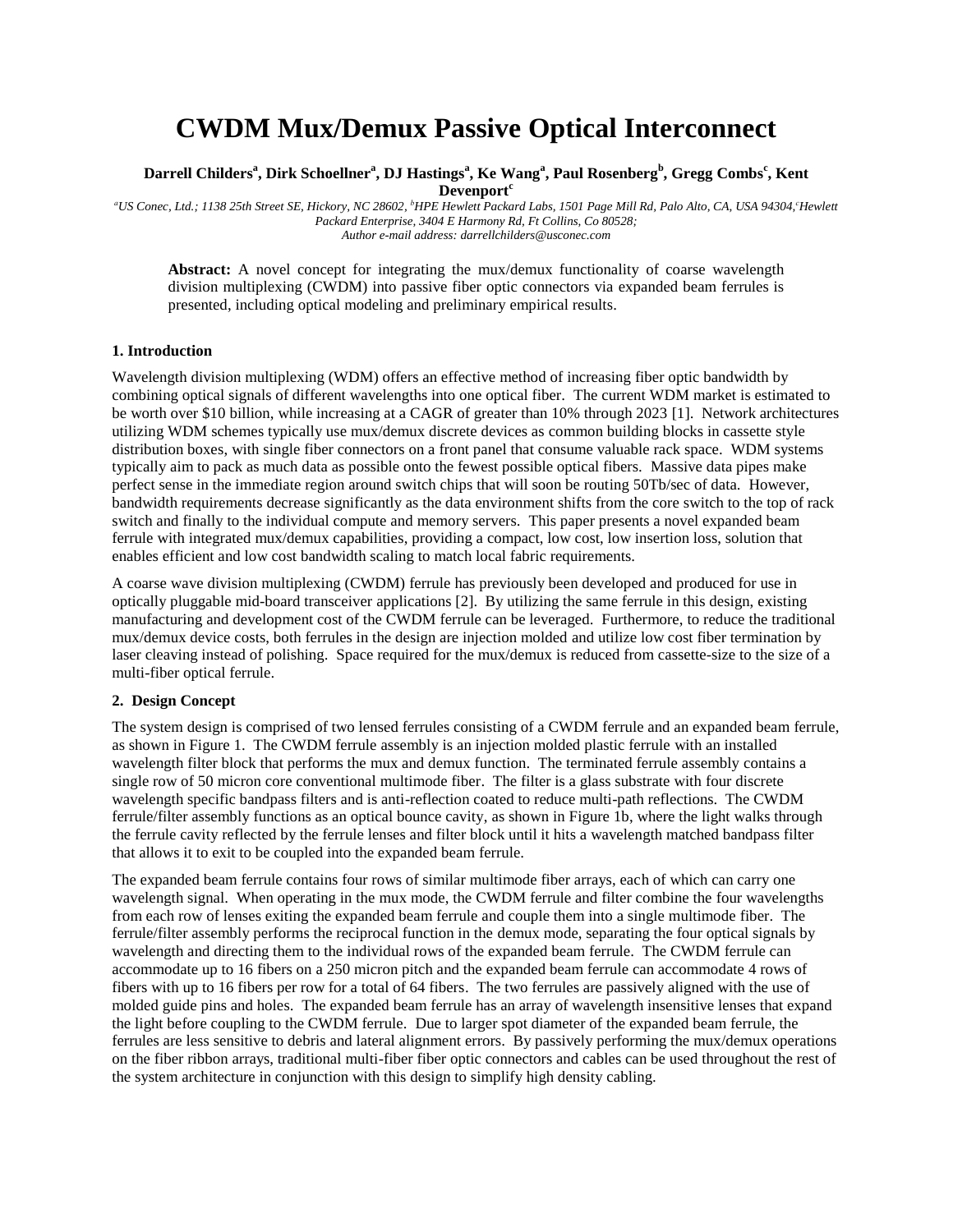The filter is passively aligned and bonded into a precision molded pocket in the CWDM ferrule using a UV curable epoxy. The filter is installed during the ferrule termination process when the fiber is installed in a process similar to conventional lensed ferrule product [2]. Therefore, the CWDM ferrule is wavelength agnostic; if a different wavelength scheme is desired for a specific system architecture, a different filter can easily be installed during the cable build.



Figure 1. (a) Perspective view of the ferrules (b) cross-section view of the beam path.

### **3. Optical Modeling**

An optical model of the proposed system was built in Zemax to study the expected performance and sensitivity of the system. The model uses the components identified in Figure 1, creates a multimode encircled flux launch condition inside mux fiber, and simulates the propagation through the CDWM ferrule, filter block, expanded beam ferrule, and coupling back into the demuxed optical fibers. Since the CWDM ferrule and filter block have already been previously designed, optimized, and fabricated [2], optimization in the current model focused on the expanded beam ferrule, which maximized optical coupling by adjusting the expanded beam lens prescription and position with respect to the CWDM ferrule. Optimized model results indicate the nominal system can couple light between the two sets of fibers with a theoretical mean loss of 0.6dB.

# **4. Prototype Test Results**

In order to validate the concept, existing components were used to create the first prototype of the system. Unlike the components shown in figure 1b, the two existing ferrules are not designed to be mated directly to each other. Therefore, an adapter plate was 3D printed to align the two sets of guide pins and holes, thereby producing optical alignment between the ferrules. The current expanded beam ferrule is designed to function in mated pairs, and therefore the lens prescription and focal point are not optimized for coupling into the CWDM ferrule. A variant of the optical model was created that incorporates both the current non-optimized expanded beam ferrule lens prescription and measured data from the 3D printed adapter plate in order to make the optical model as predictive of the prototype test as possible. Combining typical performance data for the CWDM ferrule with the revised optical model indicates that coupling loss of about 2.05dB should be achieved between the CWDM ferrule and expanded beam ferrule with the printed adapter place.

Two different wavelength signals, 1015nm and 1065nm, were coupled into eight channels of the CWDM ferrule fiber array. Inside the CWDM ferrule, each wavelength was passively separated by the filter block into distinct paths and coupled into the individual fibers of the expanded beam connector, which had been connected to the CWDM ferrule via the 3D printed adapter plate (Figure 2). The power exiting the expanded beam ferrule fiber arrays was measured to compare to the initial launch power and establish system insertion loss. Average insertion loss was 1.6dB, with the majority of the channels under 1.5dB. The prototype performance was limited by the resolution of the 3D printed adapter plate, which did not have the same alignment precision as the molded ferrule components. Figure 3 shows the measured insertion loss for both 1015nm and 1065nm through the mux/demux system. In addition, the 2.05dB predicted insertion loss for the prototype system is shown on the chart, as is the expected mean performance for a fully optimized and molded ferrule system. The predicted 2.05dB loss was slightly higher than the measured loss due to conservative assumptions in the optical model of each ferrule lens prescription with respect to the adapter plate, and corresponding coupling efficiency.